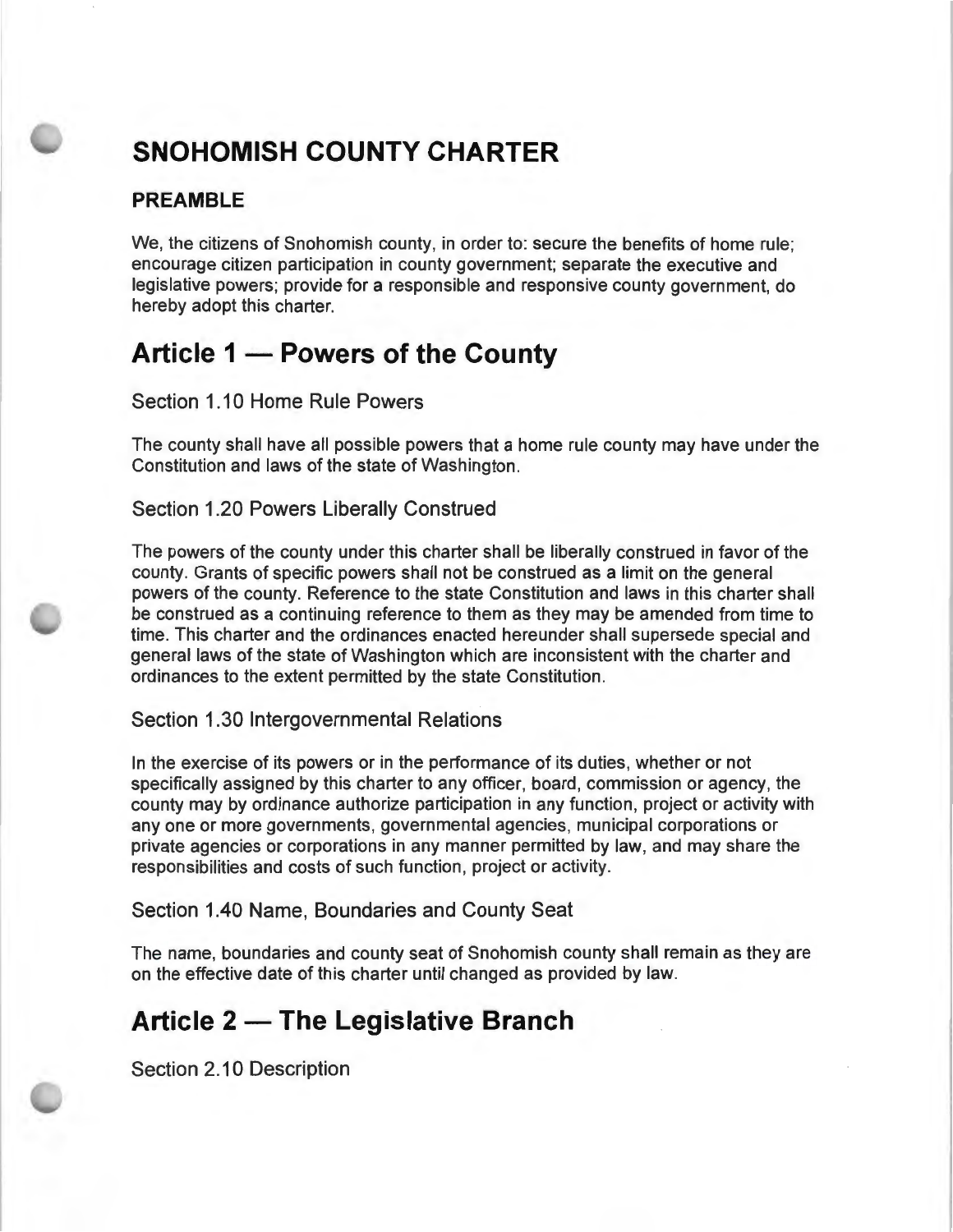The legislative body shall be the county council.

Section 2.20 Powers

All powers of the county, not reserved by the people or vested in specific offices by this charter, shall be vested in the county council. The county council shall exercise its legislative power by adoption and enactment of ordinances, resolutions and motions. It shall have the power:

1. To levy taxes, appropriate revenue and adopt budgets for the county;

2. To establish the compensation to be paid to all county officials and employees and to provide for the reimbursement of expenses, except that no council member may receive a salary increase for the term of office he holds during which the ordinance is adopted;

3. Except as otherwise provided for herein, to establish by ordinance executive departments and to establish their powers and responsibilities;

4. To adopt by ordinance zoning regulations and other land use and development regulations, including improvement plans for the present and future development of the county;

5. To employ legal counsel as allowed by the laws of the state of Washington ;

6. To confirm or reject without cause nominations of members of all county boards and commissions, provided, the county council shall have concurrent authority with the county executive to nominate members of the Snohomish county planning commission ;

7. To approve contracts or establish by ordinance methods by which any type of contract shall be approved;

8. To set collective bargaining guidelines to be followed by the county executive and to approve any and all collective bargaining agreements negotiated by the county executive.

The enumeration of particular powers shall not be construed as limiting the powers of the county council. (Amended during General Election, Nov. 5, 1996, Effective date Nov. 30, 1996).

#### Section 2.30 Composition

The county council shall consist of five members nominated and elected from districts. Councilmembers shall be residents and registered voters of the district they represent at the time of filing for election to said office and at all times during their terms. Any change in the boundaries of a councilmember's district which shall cause him to be no longer a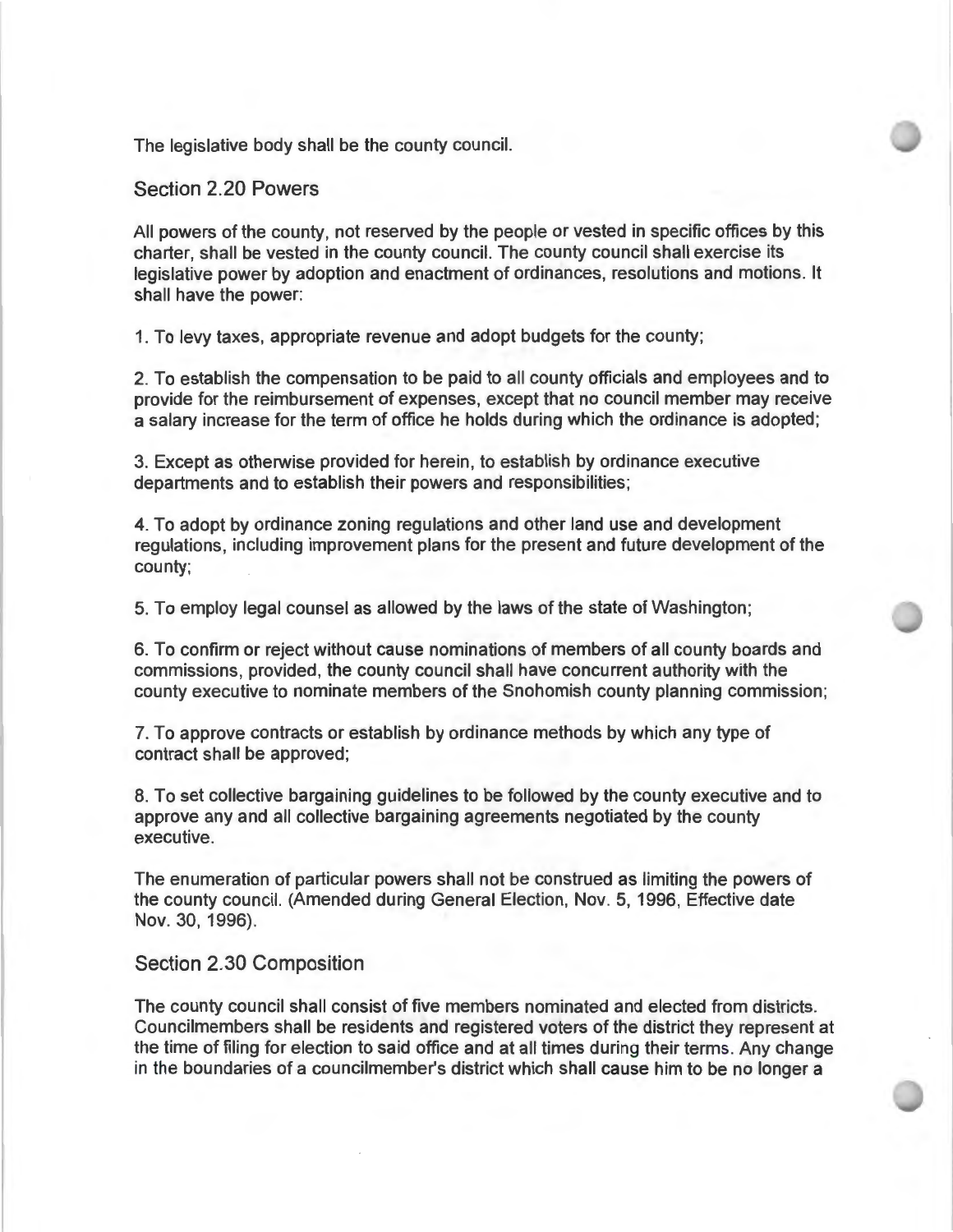resident shall not disqualify him from holding office during the remainder of the term for which he was elected or appointed.

Section 2.40 Term of Office

The term of office of each councilmember shall be four years following election and until a successor is elected and qualified.

Section 2.50 Organization

The county council shall annually elect one of its members as chair and one as vicechair who shall act in the absence of the chair. The council shall be responsible for its own organization, the rules of conduct of its business and for the employment and supervision of such persons as it deems necessary to assist it in the performance of its duties. A majority of the council shall constitute a quorum at all meetings. Council action shall require at least a majority of the entire council except as provided by this charter or ordinance.

# Section 2.60 Rules of Procedure

The county council shall enact by ordinance rules of procedure governing the time, place and conduct of its meetings and hearings and the introduction, publication, consideration and adoption of ordinances. All meetings shall be open to the public except to the extent executive sessions are authorized by state law.

# Section 2.70 Relationship with Other Branches

Except in the performance of its legislative functions under this charter, the county council, its staff, and individual council members shall not interfere in the administration of the executive branch or give orders to or direct, either publicly or privately, any officer or employee subject to the direction and supervision of the county executive or other elected officials. The county executive and county council jointly shall hold biennial public hearings and provide a county operation review forum for public comment on the operation of each county department.

# Section 2.80 Council Subpoena Powers

The county council may, in connection with the legislative process, make investigations into the affairs of the county and the conduct of any county department, office or agency and for this purpose may subpoena witnesses, administer oaths, take testimony and require the production of evidence, and may invoke the aid of any court of competent jurisdiction to carry out such powers; provided that any witness shall have the right to be represented by counsel.

Section 2.90 Audit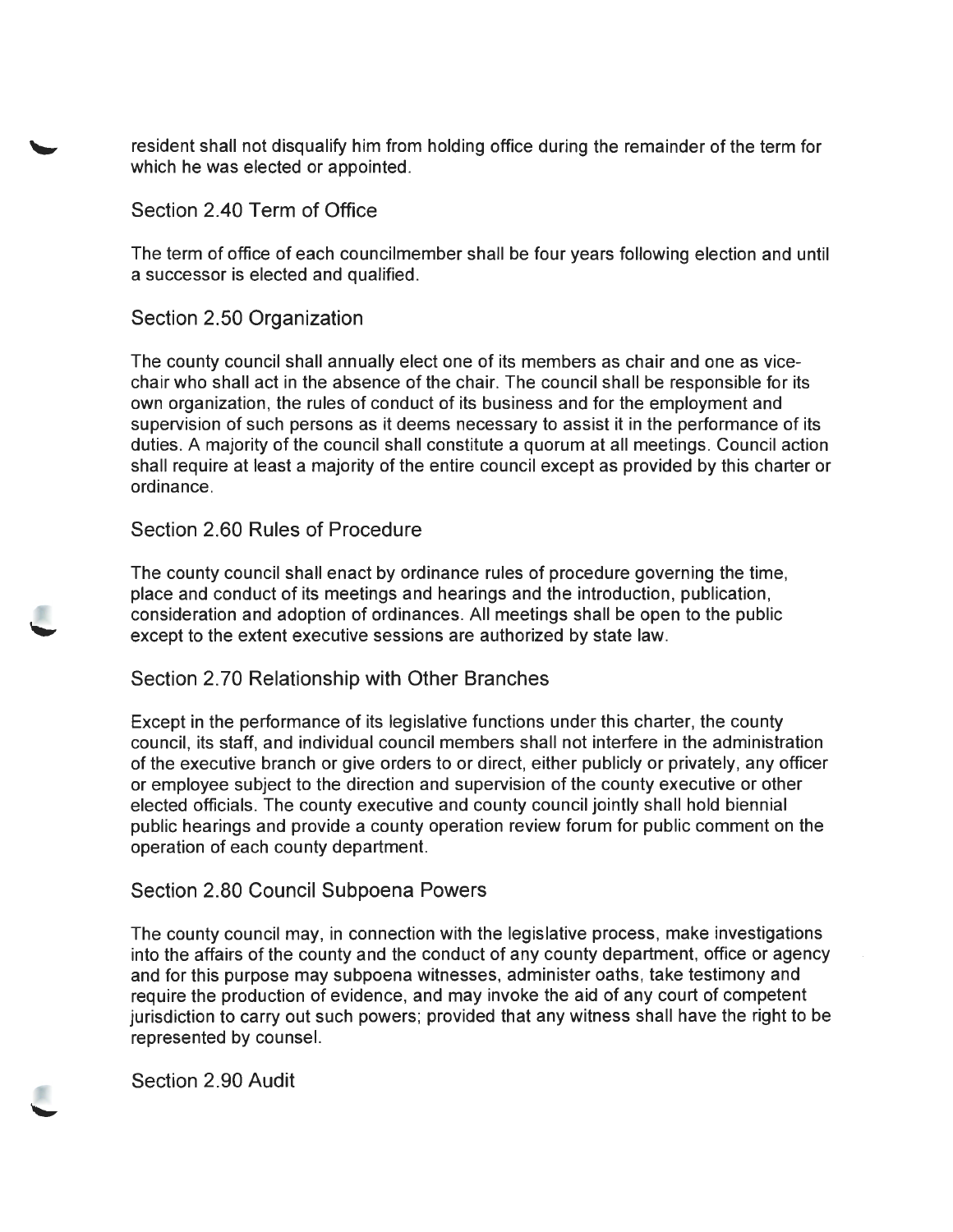The county council may conduct or cause to be conducted audits of the financial operations of the county government or any portion thereof. The county council may conduct or cause to be conducted periodic performance and program audits to review the effectiveness and efficiency of the programs and operations of the county. Annual audits shall continue to be performed by the state in accordance with general law. (Amended during General Election, Nov. 5, 1996, Effective date Nov. 30, 1996).

# Section 2.100 Ordinances - Form

No ordinance shall contain more than one subject which shall be clearly expressed in the title. Ordinances may, by reference, adopt Washington state statutes, or any recognized, printed codes or compilations in whole or in part. All ordinances of the county of a general and permanent nature shall be incorporated into and become part of a Snohomish County Code. The county council shall establish by ordinance procedures to codify ordinances and to correct deficiencies and conflicts and to remove obsolete provisions from the code. Proposals for enactment of technical revisions to the code shall be submitted to the county council.

### Section 2.110 Ordinances - Enactment

Proposed ordinances may be introduced by any councilmember, mini-initiative or initiative. Every proposed ordinance shall be introduced in its entirety in writing. At least thirteen days shall pass between the introduction and the final passage of every ordinance, except emergency ordinances. Brief summaries of proposed ordinances providing reasonable notice as to the nature of the action contemplated shall be published before consideration. The council shall hold at least one public hearing after due notice to consider the proposed ordinance. Any proposed ordinance may be amended by motion at hearing without publication, provided, that such amendments shall not change the scope and object of the proposed ordinance. No proposed ordinance shall become a law unless on its final passage the vote be taken by roll call by yeas and nays. Ordinances, or summaries of them, shall be published after enactment. Except for emergency ordinances, a minimum of three affirmative votes shall be required to adopt an ordinance.

Every ordinance shall be presented to the county executive within five working days after adoption by the county council. Within ten working days after presentation, the county executive shall either sign the ordinance and return it or veto the ordinance and return it to the county council with his written objections. If an ordinance is not returned to the county council within ten working days after its presentation, it shall be deemed enacted without the county executive's signature. If the county executive vetoes an ordinance, the county council shall have thirty days to reconsider the ordinance. If the ordinance receives at least four affirmative votes it shall become law. Except as otherwise provided by this charter, all ordinances shall take effect ten days after they are signed by the county executive or otherwise enacted, or at a later date if stated in the ordinance.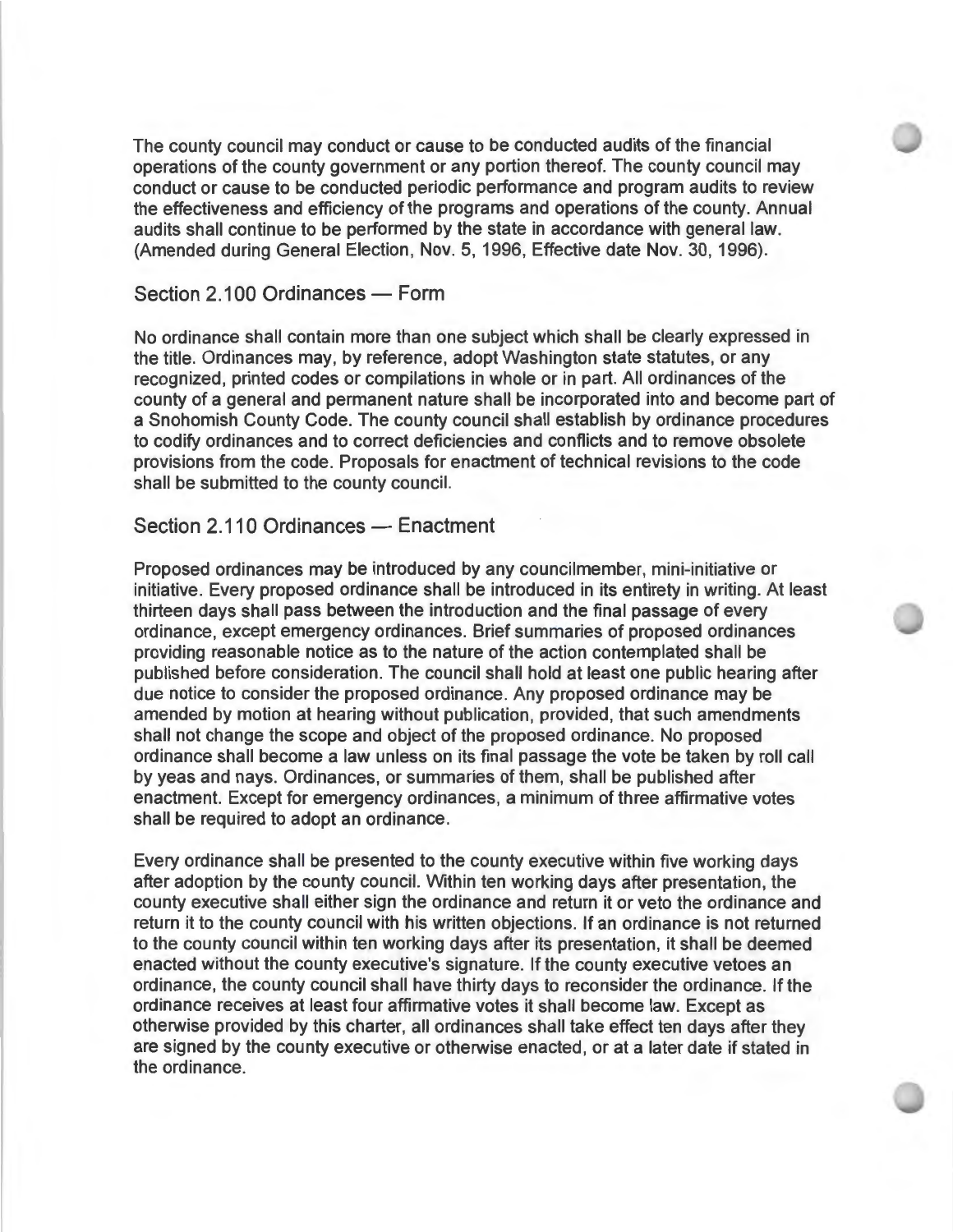### Section 2.115 Ordinances - Amendment, Repeal

No ordinance shall be amended unless the proposed new ordinance sets forth each amended section at full length. The county council in repealing laws shall include in such proposed ordinance references to the law affected. All ordinances which establish programs requiring funding shall provide for repeal on the date six years following enactment unless re-enacted prior to that date.

### Section 2.120 Emergency Ordinances

Any proposed ordinance may be enacted as an emergency ordinance if the county council finds as a fact, and states in the ordinance, that the ordinance is necessary for the immediate preservation of public peace, health or safety or for the support of county government and its existing public institutions. A minimum of four affirmative votes shall be required to enact an emergency ordinance. Emergency ordinances shall not be subject to the veto power of the county executive. All emergency ordinances shall be effective immediately upon passage by the county council.

### Section 2.130 Resolutions

The county council may pass resolutions to express its opinion concerning any item of business or matter of administration coming within its powers. Resolutions shall not have the force of law, shall not be subject to veto and the county council, in passing resolutions, need not comply with procedure requirements for the introduction, consideration and passage of ordinances.

### Section 2.140 Motions

The county council may pass motions to confirm or reject nominations or appointments, to adopt comprehensive plans, to approve interfund loans, to organize and administer the legislative branch, to perform other administrative acts, to issue rulings in quasijudicial proceedings except rezone actions, and to request information from any other agency of county government. Motions shall not be subject to veto or the requirements for the introduction, consideration and passage of ordinances.

# **Article 3 - The Executive Branch**

### Section 3.10 Composition and Powers

The executive branch shall be composed of the county executive, the county assessor, the county auditor, the county clerk, the prosecuting attorney, the county sheriff, the county treasurer, the officers and employees of executive departments established by this charter or created by the county council and the members of boards and commissions except those that exercise quasi-judicial powers. The executive branch shall have all executive powers of the county under this charter.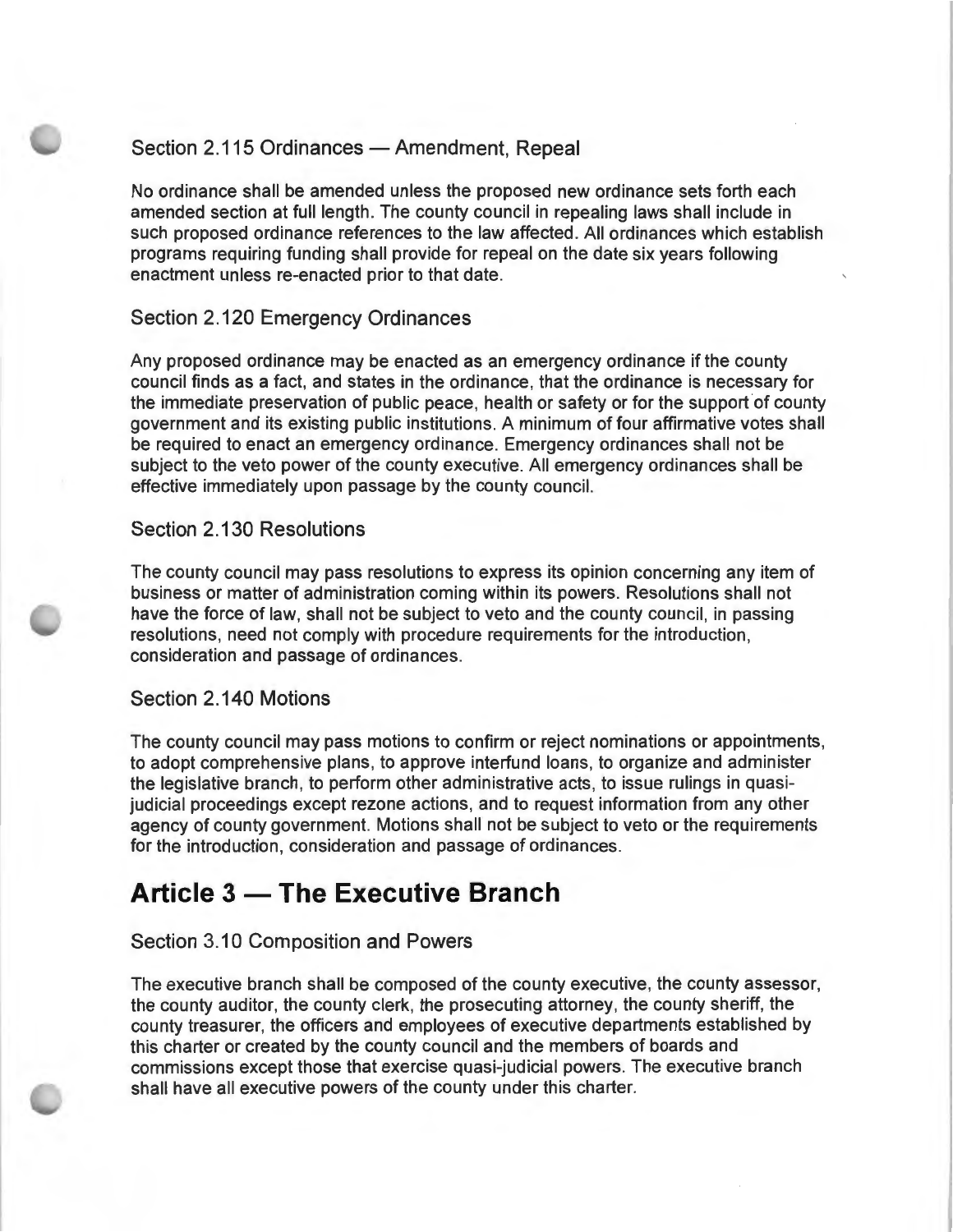### Section 3.20 Powers and Duties of County Executive

As chief executive officer, the county executive shall have all the executive powers of the county which are not expressly vested in other elective officers by this charter. The county executive shall have the power to:

1. Supervise all appointed executive departments established by this charter or created by the county council;

2. Execute and enforce all ordinances and state statutes within the county, subject to Section 3.120;

3. Present to the county council an annual statement of the governmental affairs of the county and any other report which the county executive may deem necessary;

4. Prepare and present to the county council a proposed budget and a budget message setting forth proposals for the county during the next fiscal year;

5. Prepare and present to the county council comprehensive plans including capital improvement plans for the present and future development of the county;

6. Veto any ordinance adopted by the county council except as otherwise provided in this charter;

7. Assign duties to appointed executive departments which are not specifically assigned by this charter or by ordinance;

8. Sign or cause to be signed, on behalf of the county, all claims, deeds, contracts, and other instruments;

9. Nominate members of all county boards and commissions;

10. Employ legal counsel as allowed by the laws of the state of Washington;

11. Conduct any and all collective bargaining on behalf of the county and county officers in accordance with guidelines set by the county council and as allowed by the laws of the state of Washington.

The specific statement of particular executive powers shall not be construed as limiting the executive powers of the county executive. (Amended during General Election, Nov. 5, 1996, Effective date Nov. 30, 1996).

Section 3.30 Election - Terms of Office

The county executive shall be nominated and elected by the voters of the county for a term of four years and until a successor is elected and qualified.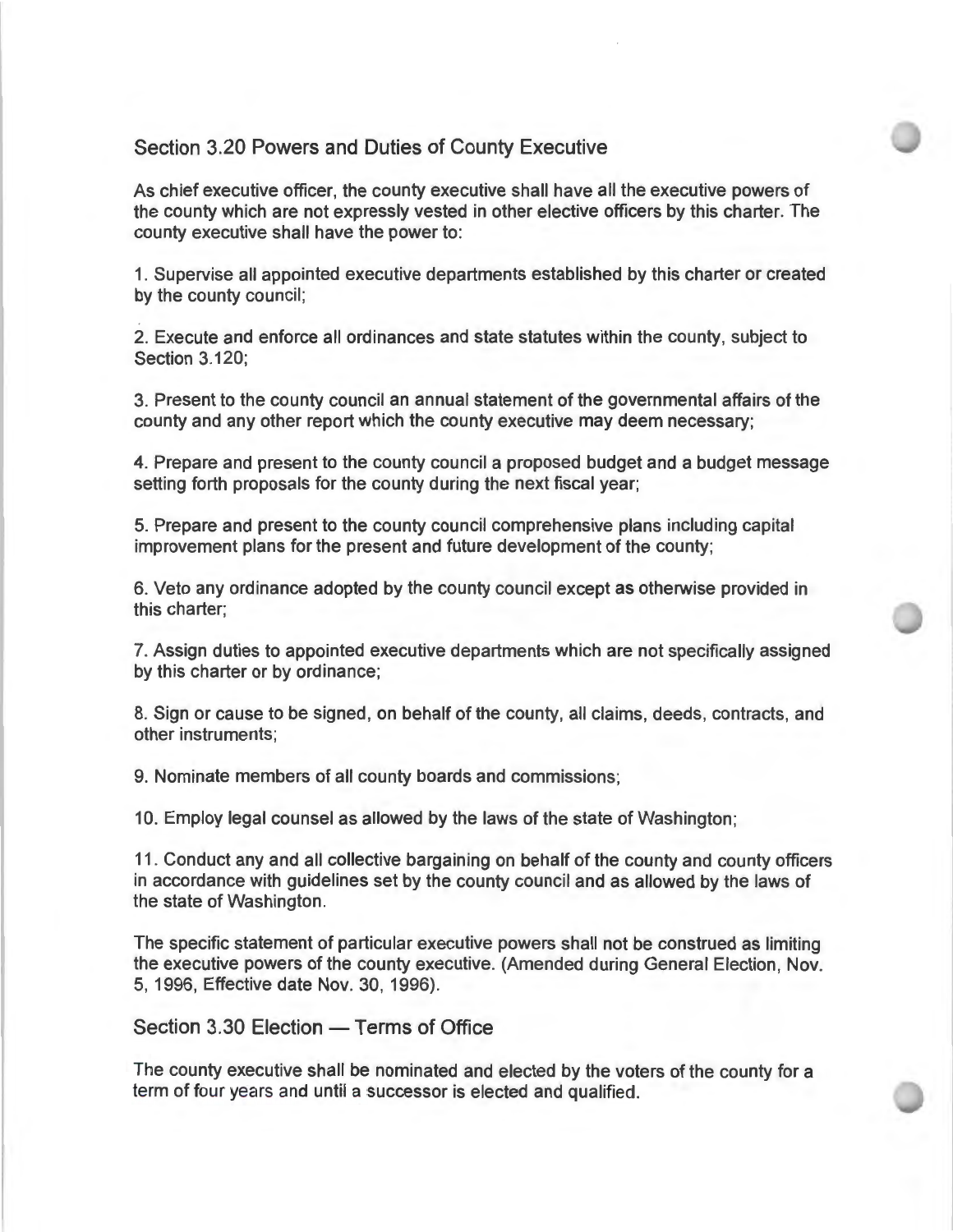# Section 3.40 Appointments by County Executive and Confirmation

The county executive shall nominate, and by and with the advice and consent of a majority of the county council, shall appoint the chief officer of each executive department and office, except the separately elected offices. The county executive may appoint a confidential secretary and a deputy county executive without council confirmation.

# Section 3.50 Acting County Executive

The deputy county executive shall be the acting county executive and shall perform the duties of the county executive during the latter's temporary inability to perform by reason of absence from the county or disability. If a vacancy occurs in the office of the county executive, the acting county executive shall serve until the vacancy is filled pursuant to this charter.

# Section 3.60 Appointments by the Chief Officers

The chief officer of each executive department shall appoint all officers and employees of the office or department and shall comply with the rules of the personnel system when appointing officers and employees to positions covered by the personnel system.

# Section 3.70 Qualifications

The chief officers of appointed executive departments shall be selected on the basis of their abilities, qualifications, integrity and prior experience concerning the duties of the office to which they shall be appointed.

# Section 3.90 The Executive Departments

The executive departments shall consist of the departments of the county assessor, the county auditor, the county clerk, the county sheriff, the county treasurer and those agencies of the executive branch which are primarily engaged in the execution and enforcement of ordinances and statutes concerning the public peace, health and safety and which furnish or provide governmental services directly to or for the residents of Snohomish county.

# Section 3.100 Election, Term of Office and Compensation of Other Elected Officials

There is hereby created by the adoption of this charter the offices of county assessor, county auditor, county clerk, prosecuting attorney, county sheriff and county treasurer. These elected officers shall be nominated and elected by the voters of the county, and their terms of office shall be four years and until their successors are elected and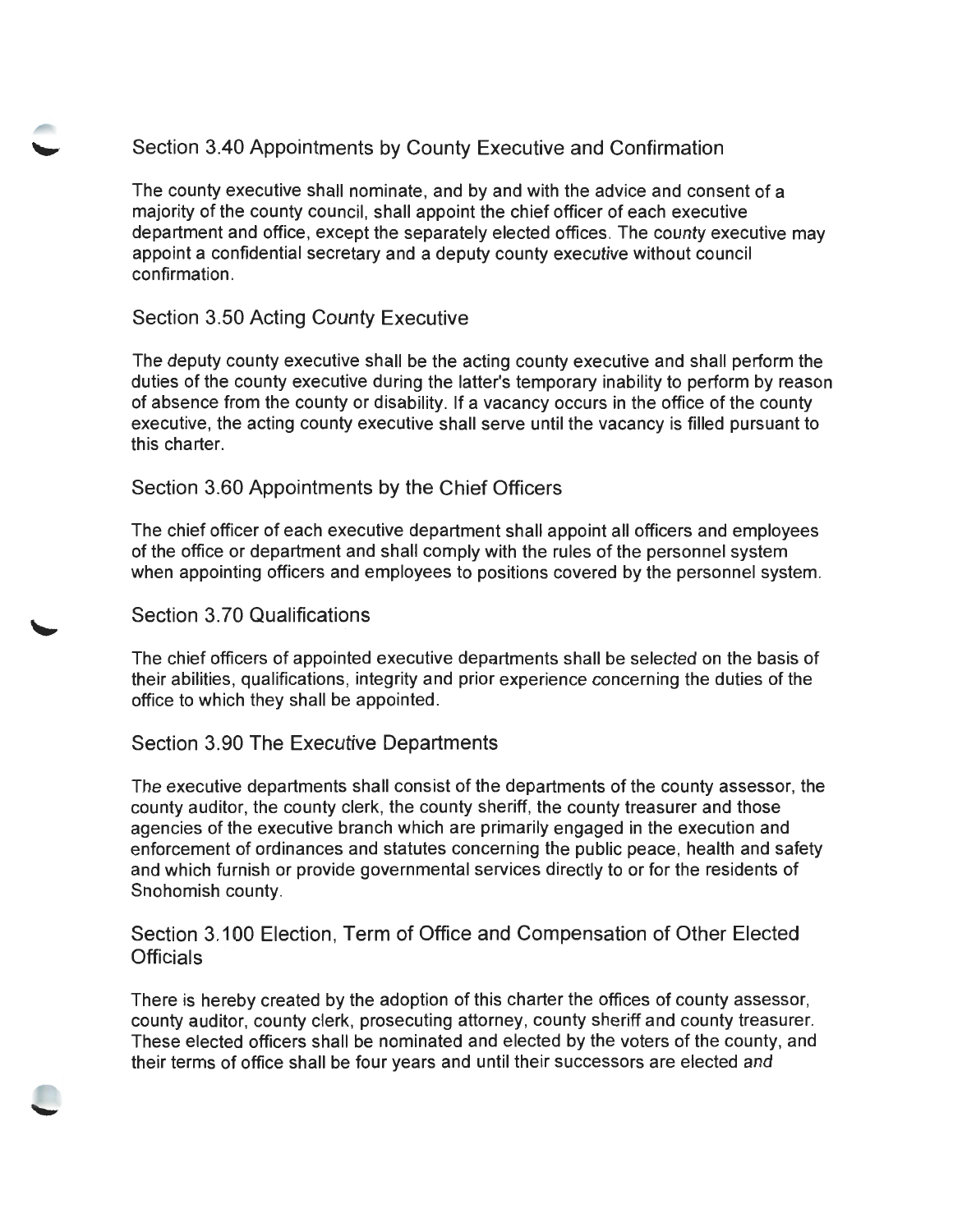qualified. The assessor, auditor, clerk, prosecuting attorney, sheriff and treasurer shall receive compensation as determined by the county council.

### Section 3.110 Powers and Duties

The county assessor, auditor, clerk, treasurer and sheriff established under this charter shall have the powers and duties established by ordinance. All executive departments and elected officers shall be subject to the personnel, budgeting, expenditure and any other policies established by the county council.

Section 3.120 County Prosecuting Attorney

The county prosecuting attorney shall have all the powers, authorities and duties granted to and imposed upon a prosecuting attorney by state law and as provided by this charter.

Section 3.130 Powers and Duties of County Auditor

The county auditor shall have all the powers, authorities and duties granted to and imposed upon a county auditor by state law and as provided by this charter.. The county auditor shall establish an independent department of performance auditing within the county auditor's office which shall commence functioning no later than July 1, 1997. The duties and responsibilities of the department of performance auditing shall be established by ordinance. The department of performance auditing shall be established by ordinance. The department head shall have appropriate professional credentials, legal authority or access to records, adequate funding, civil service or "dismiss for cause" employment protection, and shall use generally accepted accounting/auditing standards. (Added during General Election, Nov. 5, 1996, Effective date Nov. 30, 1996).

# **Article 4 - Elections**

Section 4.10 Election Procedures

Except as provided in this article, the nominating primaries and elections shall be conducted in accordance with general law governing the election of partisan county officials.

Section 4.15 Non-Partisan Offices

The offices of county treasurer, county auditor, county assessor, county sheriff, and county clerk shall be non-partisan offices. (Added during General Election, Nov. 5, 1996, Effective date Nov. 30, 1996).

Section 4.20 Independent Candidates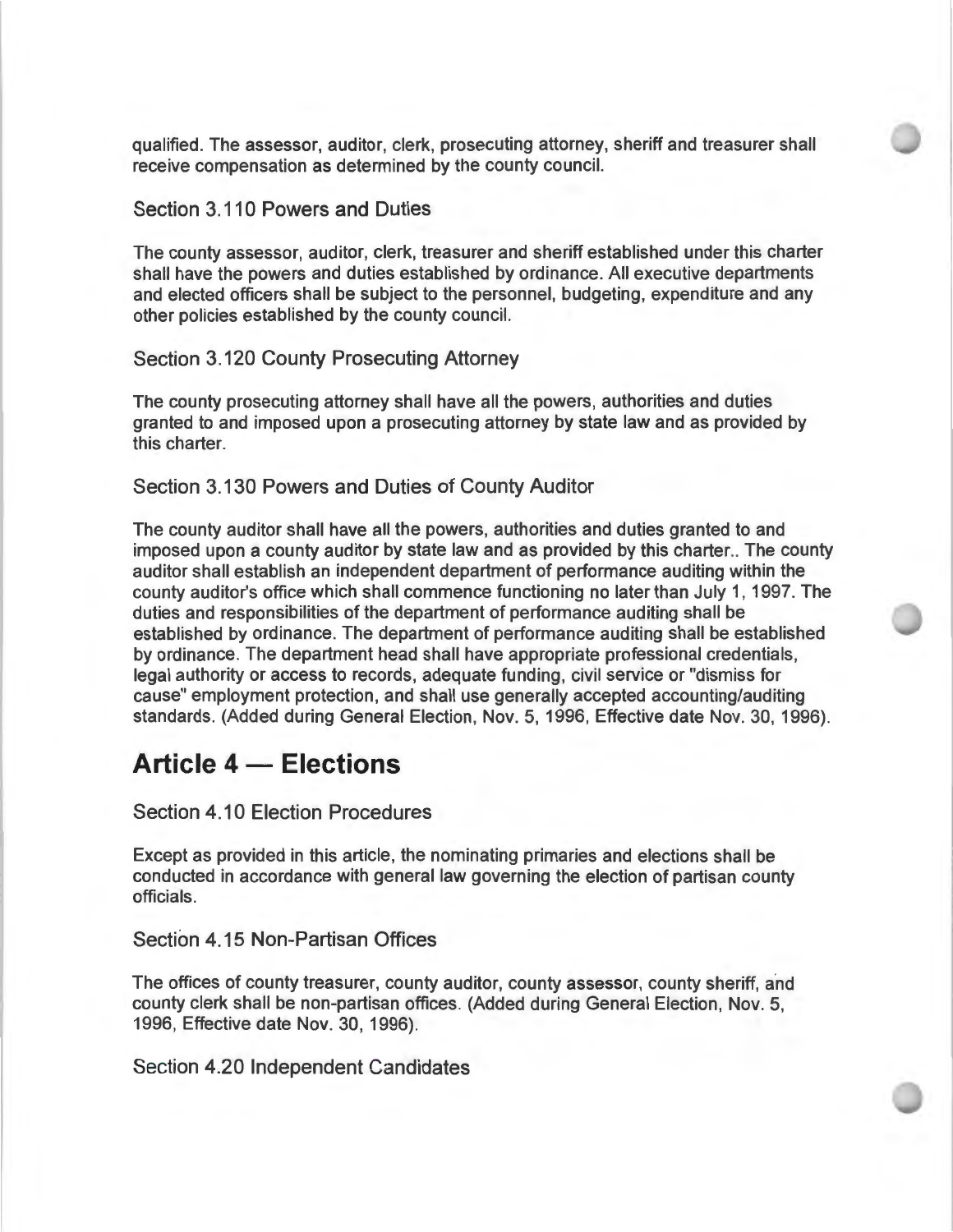On or before the last day for filing a declaration of candidacy as a candidate in a major political party primary, anyone qualified to assume office, if elected, may file a declaration of candidacy as an "Independent".

Any candidate who files a declaration of candidacy as an independent shall be placed on the primary ballot under the title "Independent".

Anyone who files a declaration of candidacy for a county office as an independent shall not be a candidate for any political party in that primary or in the succeeding general election and shall pay the filing fee required for a declaration of candidacy for a major political party primary.

The candidate who receives a plurality of the votes cast for independent candidates for an office shall be placed on the ballot at the ensuing general election under the heading "Independent"; provided, however, the candidate receives at least the percentage required by state law of the total vote cast for that office.

Section 4.30 Qualifications — Limitations

Each county official holding an elective office shall be, at the time of appointment or election and at all times while holding office, a citizen of the United States over the age of twenty-one and a three year resident and registered voter of Snohomish County at the time of filing for office. No person shall be eligible to be elected to more than three consecutive full terms for any office. For the purposes of this section, different positions on the county council shall not be considered different offices.

Section 4.40 Conflict of Interest

No county elected officer shall hold any other office or employment within county government during his term of office.

Section 4.50 District Boundaries

The boundaries of each council district shall be established as nearly as practical in accordance with the criteria promulgated by state law.

Section 4.60 Districting Committee

Within sixty days after each federal decennial census data is received from the state redistricting commission or its successor, a five-member districting committee shall be appointed. The county council shall appoint four persons to the committee, two from each major political party from a list of five submitted by the party's central committee, the four to appoint the fifth who shall be chair. Members of the districting committee shall serve without salary but shall be compensated for reasonable-out-of-pocket expenses. The districting committee shall within thirty days of its appointment, meet and appoint a districting master who shall be qualified by education, training and experience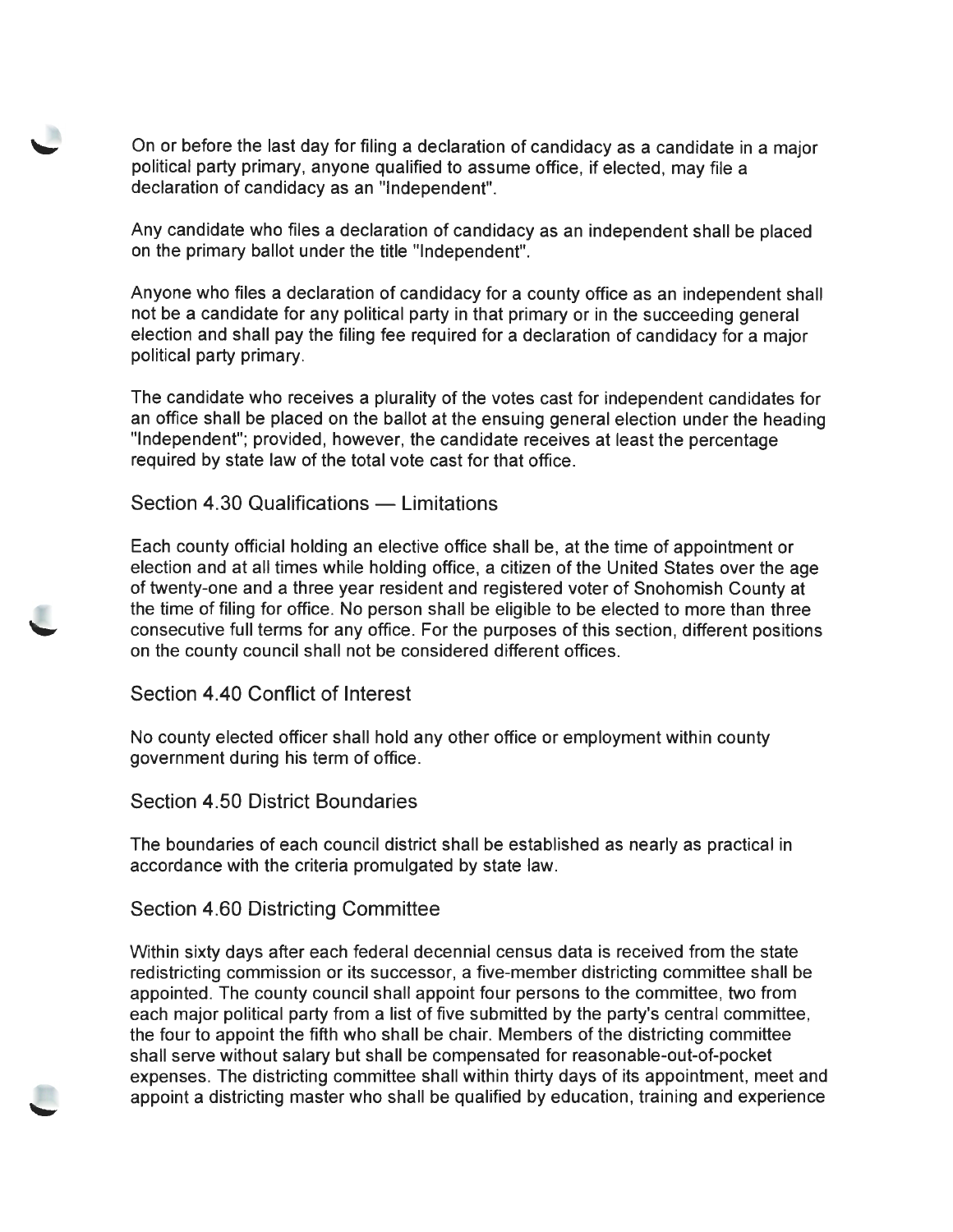to draw a redistricting plan. If the districting committee is unable to agree upon the appointment of a districting master within thirty days, the county council shall appoint a districting master.

### Section **4.** 70 Districting Plan

Within two months after appointment, the districting master shall draw a districting plan for the county which shall be submitted to the committee for adoption. Following public hearing at least one week in advance, the districting committee shall adopt the districting plan within thirty days as submitted or as amended by four affirmative votes of the committee members. The plan upon adoption, shall be filed with the county council by the districting committee. No later than eight months after receipt of the census data, the county council shall adopt by ordinance a districting plan.

### Section 4.80 Vacancies

An elective office shall become vacant on the death, resignation or recall of the official or if he ceases being resident of Snohomish county or is absent from the county for thirty consecutive days without being excused by the council. The council shall fill a vacancy from a list of three people submitted by the county central committee of the party which the official in office immediately prior to the vacancy represented . In the event that the official in office immediately prior to the vacancy was an independent or non-partisan candidate, the vacancy shall be filled by the council.

Vacancies in elective office shall be filled at the next November general election, unless the vacancy occurs after the last day for filing declarations of candidacy, in which case the vacancy shall be filled at the next succeeding November general election. The person elected shall take office upon certification of the results of the election and shall serve the unexpired term of the vacated office. Until a successor has been elected and certified, a majority of the council shall fill the vacancy by appointment. All persons appointed to fill vacancies shall meet the qualifications for office set forth in this charter. (Amended during General Election, Nov. 5, 1996, Effective date Nov. 30, 1996).

#### Section 4.90 Commencement of Terms of Office

With the exception of the prosecuting attorney, the election of county officers provided for in this charter shall be held in odd-numbered years as provided by general law and the provisions of this charter. The terms of office of elected county officers shall commence on the first day of January immediately following the November general election.

# **Article 5 - The Powers Reserved By the People**

Section 5.10 Direct Government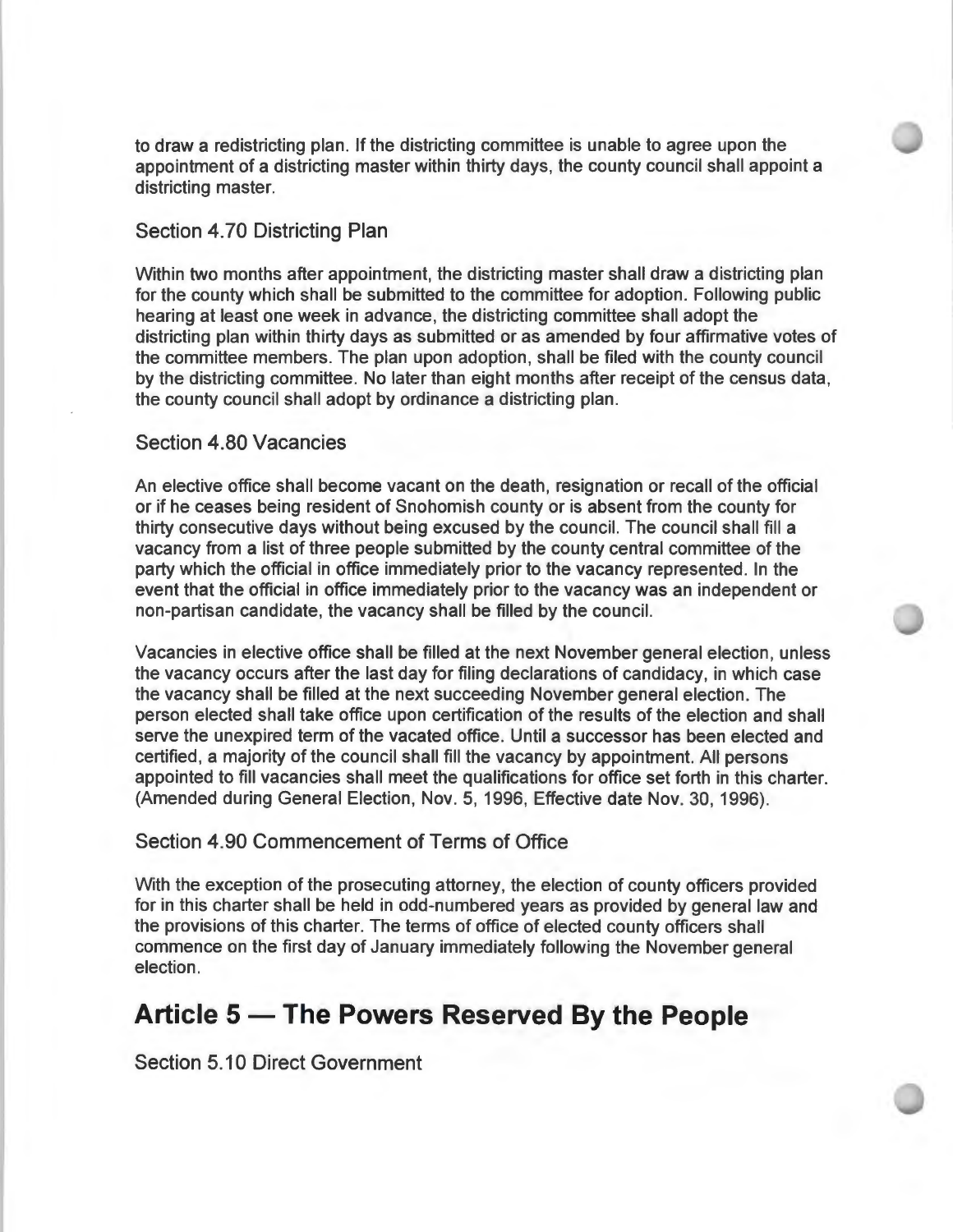The people of Snohomish county reserve to themselves the power to make certain proposals at their option, and to enact or reject them at the polls, independent of the county council. The veto power of the county executive does not cover measures initiated by or referred to the people.

#### Section 5.20 The Initiative

The first power reserved to the people is the initiative. Any ordinance or amendment to an ordinance except as limited by this charter, may be proposed by filing with the officer in charge of holding elections an initiative petition. No ordinance enacted as a result of initiative shall be amended or repealed within one year after enactment except as a result of a subsequent initiative or referendum.

### Section  $5.30$  Initiative  $-$  Limitations

Ordinances providing for the compensation or working conditions of county employees, redistricting of council districts, authorization or repeal of any appropriation of money or any portion of the annual budget, and authorization or repeal of taxes or fees, shall not be subject to initiative.

# Section 5.40 Initiative - Procedure

Any registered voter of Snohomish county may file an initiative proposal with the officer in charge of holding elections who shall transmit a copy of the proposal to the Prosecuting Attorney, who within ten working days, of the filing date, shall formulate a concise statement, posed as a positive question, not to exceed fifty words, which shall express and give a true and impartial statement which shall be the ballot title. The prosecuting attorney shall register the initiative petition with the officer in charge of holding elections, who shall give the proposed initiative a number, which shall thereafter be the identifying number for the measure. Within five working days the officer in charge of holding elections shall confer with the petitioner to review and establish the form and style of the initiative petition as required by such officer or ordinance.

The petitioner shall have ninety days after such officer confers with the petitioner as to form and style of the initiative petition to collect the signatures of the registered voters of the county equal in number to not less than seven percent of the number of votes cast in the county in the last governor's election. Each petition shall contain the warning clause prescribed by state law, the full text of the proposed measure, ordinance or amendment to an ordinance and the ballot title.

The officer in charge of holding elections shall verify the sufficiency of the signatures on the petition and, if it is validated, submit the proposal to the people at the next general or special election date, as designated by state law, said date being not less that sixty days from the submission of the petition for signature verification, unless the county council enacts the proposal without change or amendment not less than forty-five days prior to said election. If the county council does not adopt the proposed measure and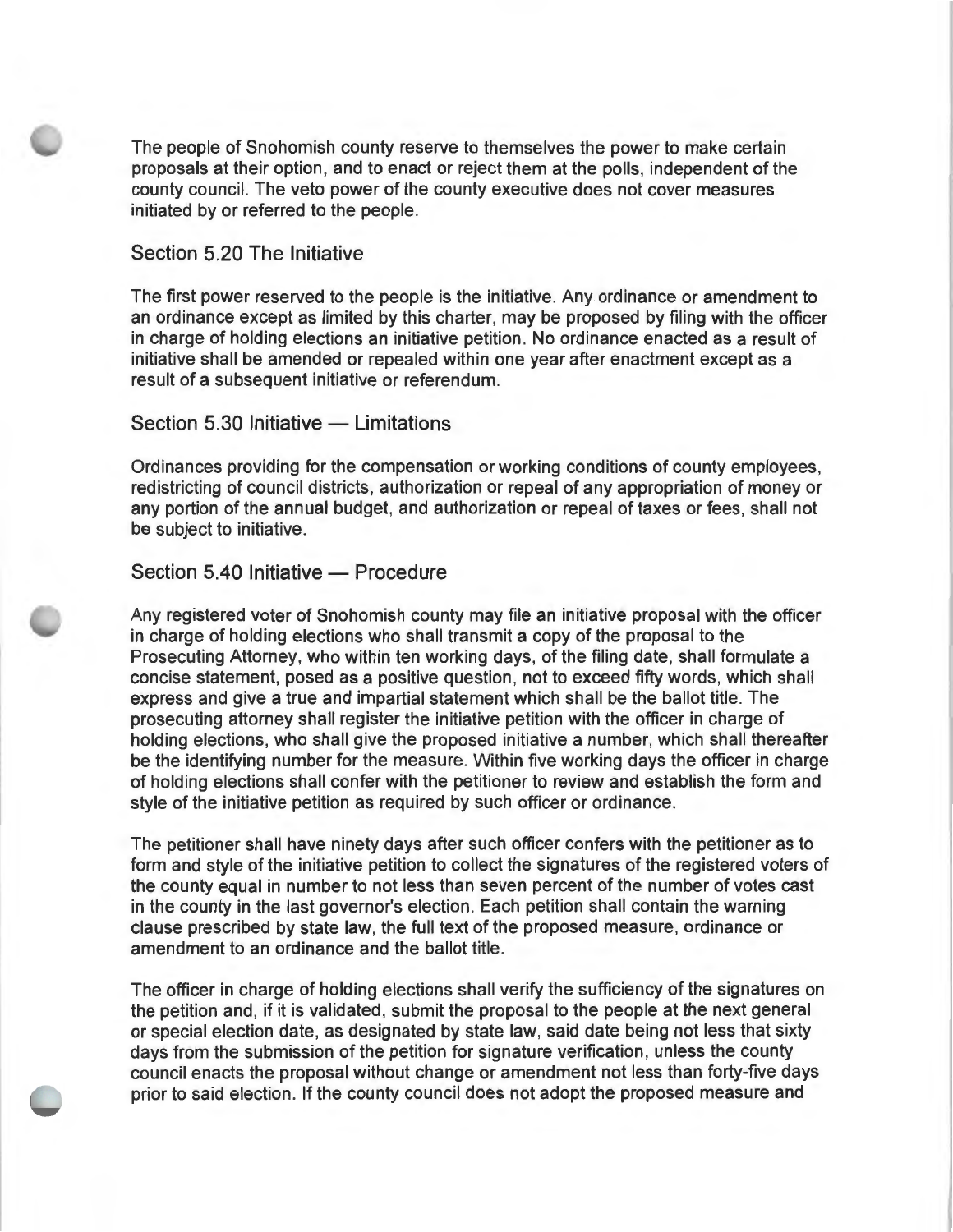adopts a substitute measure concerning the same subject matter not more than fifteen days after the petition has been validated, the substitute measure shall be placed on the same ballot with the initiative proposal.

The voters shall be given the choice of accepting either or rejecting both and shall then be given the choice of accepting one and rejecting the other. If a majority of the voters voting on the first issue is for accepting either, then the measure receiving the majority of the votes cast on the second issue shall be deemed approved. If a majority of those voting on the first issue is for rejecting both, then neither measure shall be approved regardless of the vote on the second issue.

### Section 5.50 Mini-Initiative to the Council

The second power reserved to the people is the mini-initiative. Any ordinance or amendment to an existing ordinance may be proposed to the county council by registering with the officer in charge of holding elections initiative petitions bearing the signatures of qualified voters equal in number to not less than three percent of the number of votes cast in the county in the last governor's election. Upon verifying the sufficiency of the signatures, such officer shall transmit the initiative petition to the county council which shall hold a public hearing on the proposed ordinance and enact, reject or modify the proposed ordinance within thirty days.

### Section 5.60 The Referendum

The third power reserved by the people is the referendum. It may be ordered on any ordinance, or any part thereof passed by the county council except as limited by this charter.

### Section 5.70 Referendum - Limitations

Emergency ordinances and ordinances or portions of ordinances providing for the compensation or working conditions of county employees, authorizing or repealing any appropriations of money or any portion of the annual budget and authorizing or repealing taxes or fees, shall not be subject to referendum.

### Section 5.80 Referendum - Procedure

Within ten days after the ordinance is passed by the county council, any registered voter of Snohomish County may file a referendum petition signed by one hundred (100) registered voters of Snohomish County against the ordinance or portion thereof with the officer in charge of holding elections. After filing of the referendum petition, and verification of the signatures on the referendum petition, the ordinance or portion thereof so referred shall be suspended until the officer in charge of holding elections shall determine that petitions with sufficient numbers of signatures to place the referendum on the ballot have not been filed within the allocated time, or until the voters have ratified and approved the ordinance or portion thereof. The filing of a referendum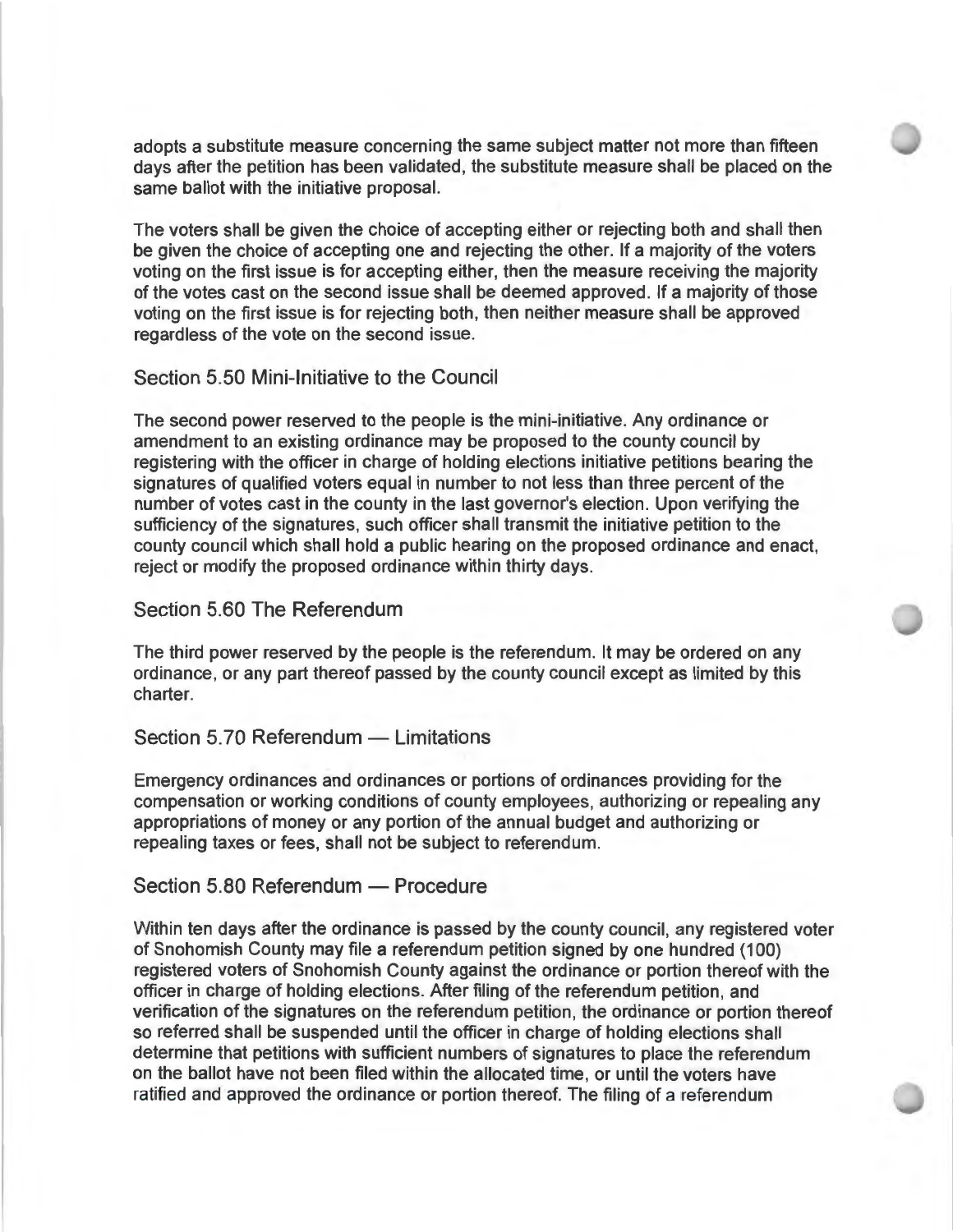petition against a portion of an ordinance shall not delay the remainder of the measure from taking effect.

Within five working days of filing the referendum petition, the officer in charge of holding elections shall confer with the petitioner to review the proposal as to form and style as required by such officer or ordinance. The officer in charge of holding elections shall give the referendum petition a number, which shall thereafter be the identifying number for the measure and shall then transmit a copy of the petition to the prosecuting attorney, who within ten working days after receipt thereof, shall formulate a concise statement, posed as a question, not to exceed fifty words, which shall express and give a true and impartial statement of the measure being referred. Such concise statement will be the ballot title. The prosecuting attorney shall then register the referendum petition with the officer in charge of holding elections.

The petitioner shall have forty-five days from registration to collect the signatures of registered voters of the county equal in number to not less than five percent of the number of votes cast in the county in the last governor's election. Each petition shall contain the full text of the measure being referred and the ballot title.

The officer in charge of holding elections shall verify the sufficiency of the signatures on the petition and, if it is validated, submit the measure to the people at the next general or special election date, as designated by state law, said date being not less than sixty days from the submission of the petition for signature verification . (Amended during General Election, Nov. 5, 1996, Effective date Nov. 30, 1996).

Section 5.90 The Recall

The fourth power reserved for the people is the recall as provided in the constitution and the laws of the state of Washington.

# **Article 6 - Financial Administration**

# Section 6.10 Budget Information

At least one hundred thirty-five days prior to the end of the fiscal year, all agencies of county government including elected department officers shall submit to the county executive information which the county executive deems necessary to prepare the proposed budget.

# Section 6.20 Presentation of Proposed Budget

At least seventy-five days prior to the end of each fiscal year, the county executive shall present to the county council a complete proposed budget and budget message, including an annual budget ordinance which identifies proposed operating and capital appropriations and estimated revenues and reserves necessary to balance the budget.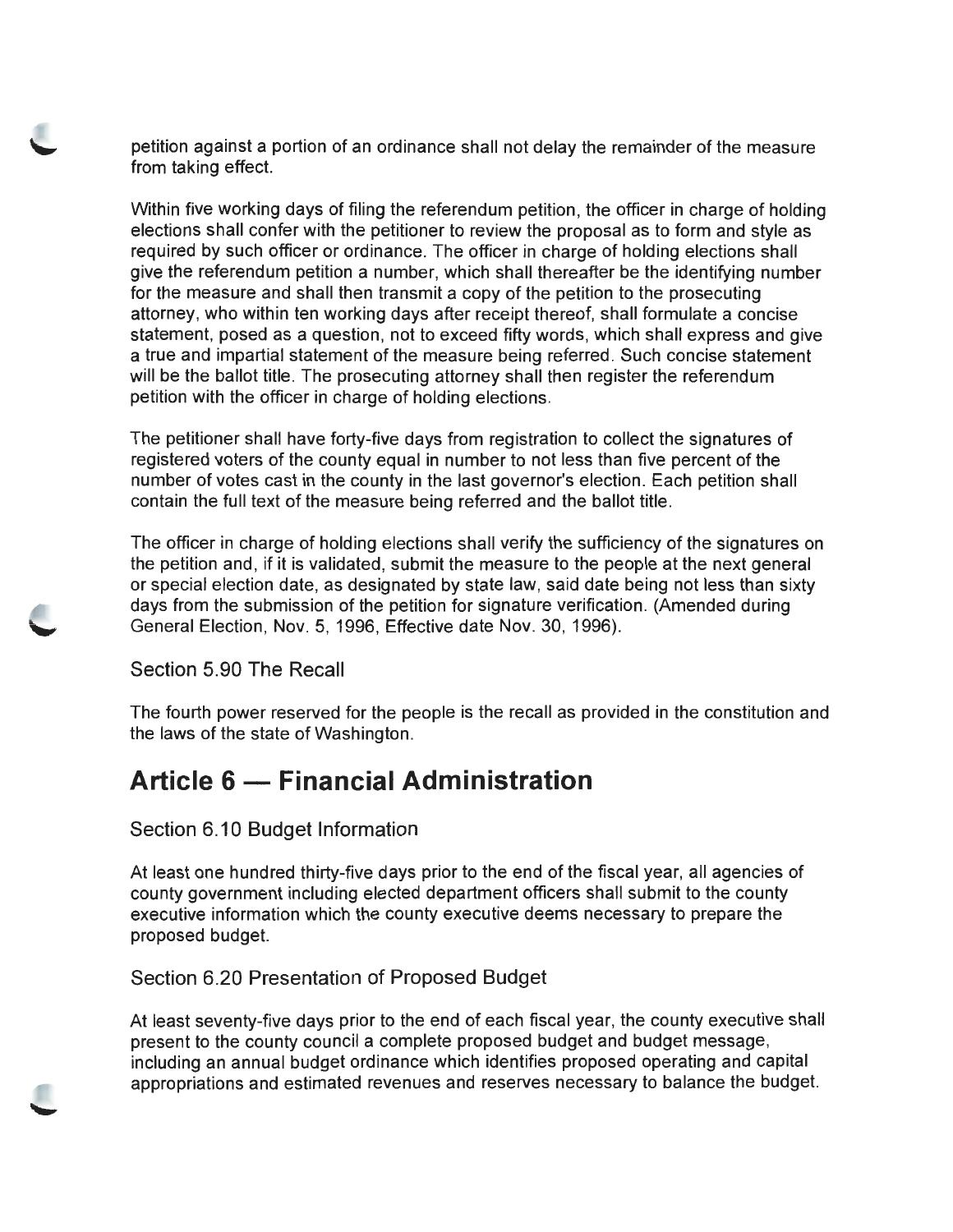The county executive shall present to the county council proposed tax and revenue ordinances which may be necessary to generate additional resources not being collected in the current year. The county executive also shall present to the county council a proposed capital improvement program for the next six fiscal years. Copies of the proposed budget, budget message, ordinances and capital improvement program shall be delivered to each council member. Copies of the proposed budget, budget message and ordinances shall be furnished by the county executive to any interested person for a reasonable fee as established by ordinance and shall be available for public inspection at the office of the county executive.

### Section 6.30 Contents of Budget

The proposed budget shall be presented in a form as specified by ordinance and shall include all funds, revenues and reserves, shall be divided into categories, projects, and objects of expense and shall include supporting data deemed advisable by the county executive or required by ordinance or motion. The proposed budget shall indicate as to each category, project or object of expense the actual expenditures of the preceding fiscal year, the current year adjusted appropriations reflecting all budget modifications subsequent to original adoption, and requested appropriations for the next fiscal year. The appropriations included in the budget for the ensuing fiscal year shall not exceed the estimated revenues and reserves.

### Section 6.40 Budget Message

The budget message shall explain the budget in fiscal terms and in terms of the goals to be accomplished and shall relate the requested appropriations to the four year financial plan of the county.

### Section 6.50 Consideration and Adoption of the Budget

At least thirty days prior to the end of the fiscal year, the county council shall adopt annual budget, tax and revenue ordinances for the next fiscal year. Prior to the adoption of any annual budget ordinance for the next fiscal year, the county council shall hold a public hearing to consider the proposed budget presented by the county executive and shall hold any other public hearings on the budget or any part thereof that it deems advisable. The county council in considering the annual budget ordinance proposed by the county executive, may delete or add items, may reduce or increase the proposed appropriations and may add provisions restricting the expenditure of certain appropriations, provided that the county council shall adopt a six (6) year capital improvement program as an adjunct to the budget, including a balance of proposed expenses and potential revenue sources.

The appropriations included in the annual budget ordinance adopted by the county council shall not exceed the estimated revenues of the county for the next fiscal year for each fund including surpluses and reserves . However the county council may increase the amount of the estimated revenues contained in the annual budget proposed by the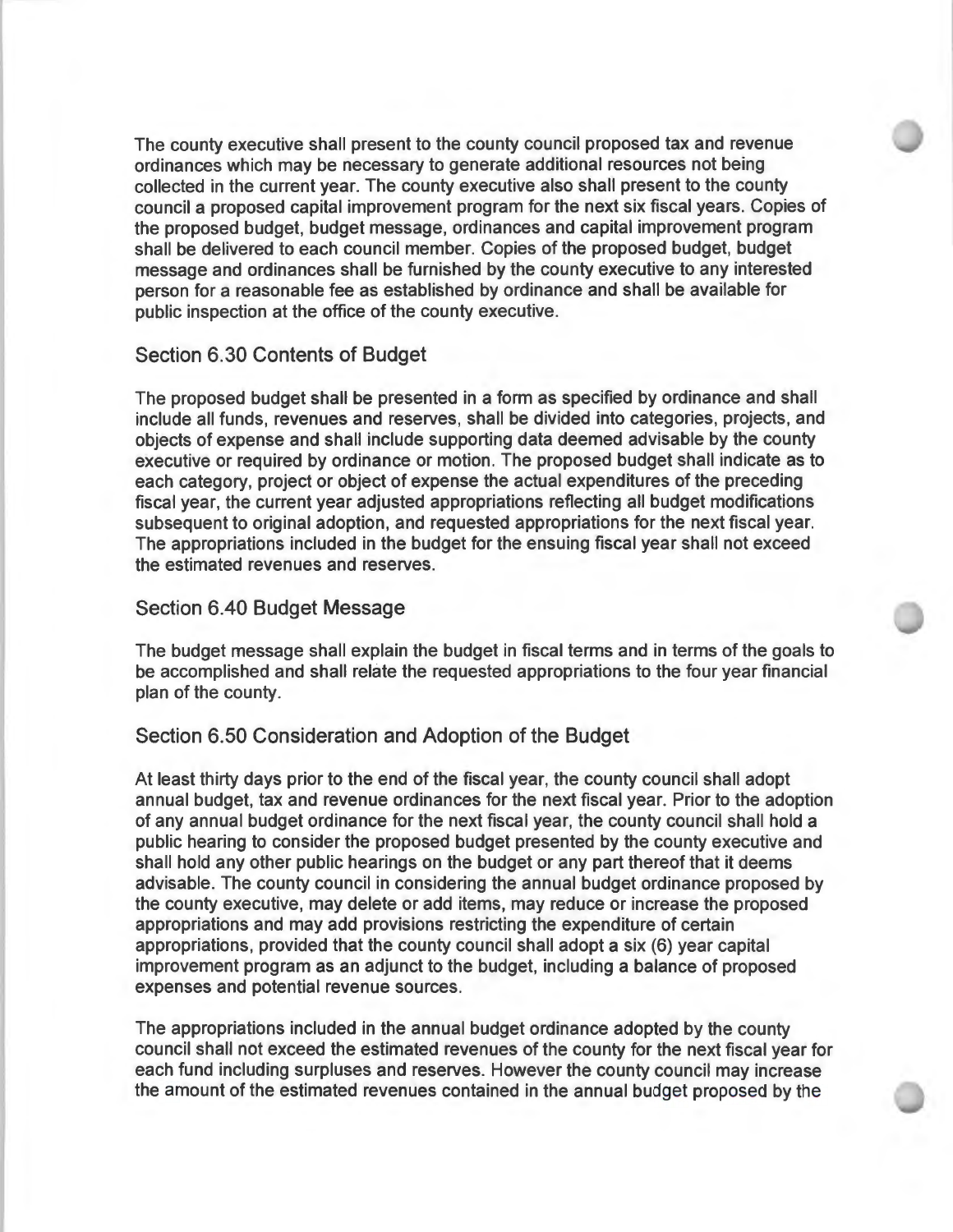county executive by reestimating the amount by motion passed by a minimum of four affirmative votes, by utilizing reserves in a manner not proposed by the county executive or by creating additional sources of revenue which were not included in the proposed tax and revenue ordinances presented by the county executive. (Amended during General Election, Nov. 5, 1996, Effective date Nov. 30, 1996).

### Section 6.60 Budget Control

At the beginning of each quarterly period during the fiscal year, and more often if required, the county executive shall submit to the county council a written report showing the relation between the estimated income and expenses and actual income and expenses to date. If it shall appear that the income is less than anticipated, the county council may reduce appropriations, except amounts required to meet contractual obligations and for debt, interest and other fixed charges, to such a degree as may be necessary to keep expenditures within the cash income.

### Section 6.70 Contingency Appropriations

The annual budget ordinance may include contingency appropriations within various funds which shall not be expended unless the county executive certifies in writing that sufficient funds are available and the county council approves a budget transfer.

#### Section 6. 75 Budget Revision Ordinances

The county council may adopt budget revision ordinances to reduce spending authority or to increase spending authority beyond that included in the original adopted budget. Budget revisions that increase spending authority shall be funded from the unreserved undesignated fund balance to the extent deemed advisable by the county executive who shall certify in writing that such funds are available for appropriation.

### Section 6.80 Supplemental Appropriations

The county council may adopt supplemental appropriation ordinances which may appropriate unanticipated funds available to the county.

### Section 6.85 Emergency Appropriations

When a public emergency which could not reasonably have been foreseen at the time of making the budget, or upon the happening of any emergency caused by fire, flood, explosion, storm, earthquake, epidemic, riot, or insurrection, or for the immediate preservation of order or of public health or for the restoration to a condition of usefulness of any public property the usefulness of which has been destroyed by accident, or for the relief of a stricken community overtaken by a calamity, or in settlement of approved claims for personal injuries or property damages, exclusive of claims arising from the operation of any public utility owned by the county, or to meet mandatory expenditures required by law, the county council may adopt emergency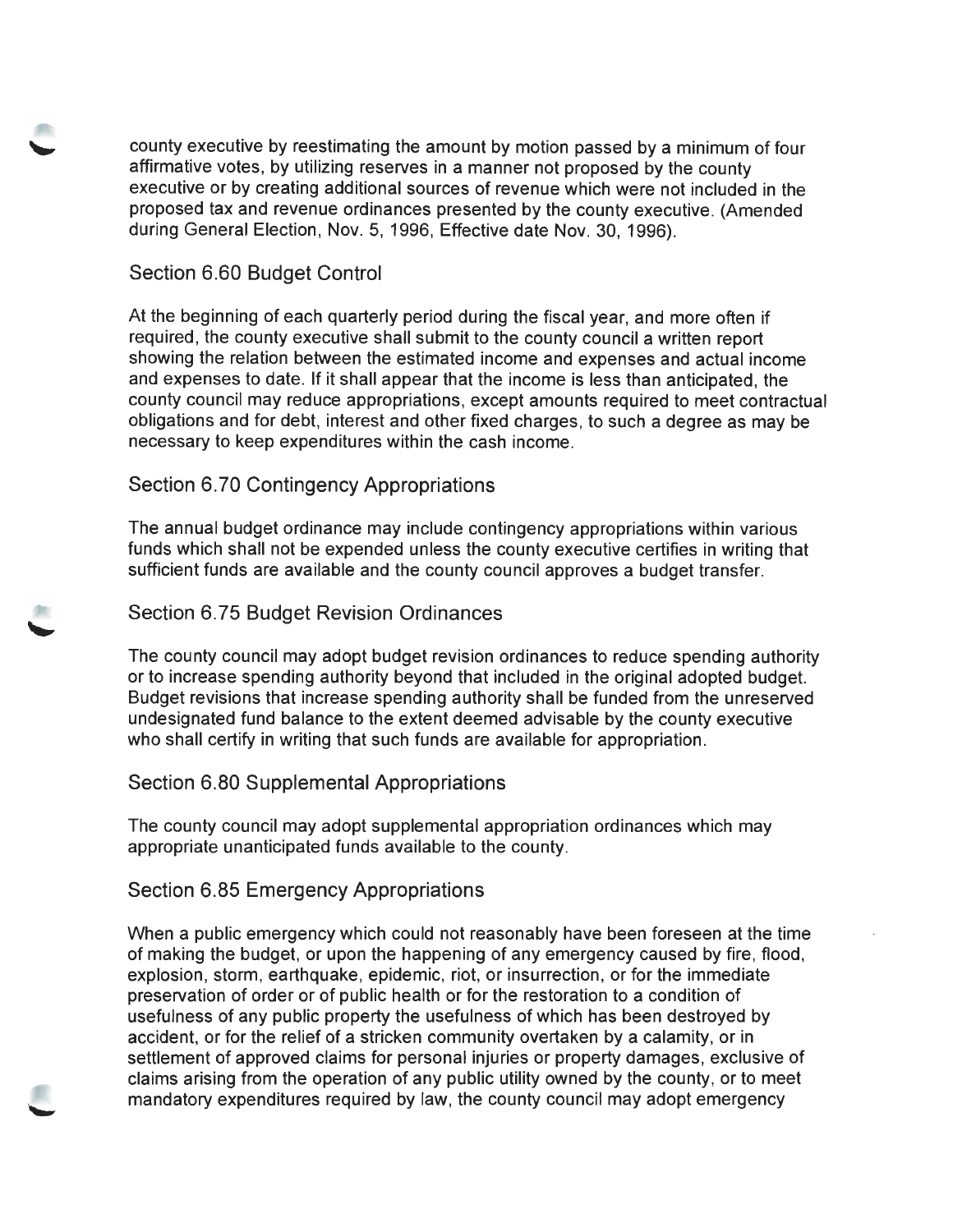appropriation ordinances which may appropriate contingency funds, revenues received in excess of the revenues estimated in the budget and funds from any other source available to the county in an emergency.

#### Section 6.90 Additional Capital Budget Appropriations

The county council shall not adopt an additional or amended capital budget appropriation ordinance during the fiscal year without a written recommendation by the county executive.

Section 6.95 Transfers of Appropriations

The county council may establish by ordinance procedures for the transfer of appropriations between general classifications of expenditures.

Section 6.100 Lapses of Appropriations

Unless otherwise provided by the budget ordinance, all unexpended and unencumbered appropriations in the budget ordinance shall lapse at the end of the fiscal year. An appropriation in the capital budget appropriation ordinance shall lapse when the project has been completed or abandoned or when no expenditure or encumbrance has been made for three years.

### Section 6.110 Illegal Contracts

Except as otherwise provided by ordinance, any contract in excess of an appropriation shall be null and void; and any officer, agent or employee of the county knowingly responsible shall be personally liable to anyone damaged by his action. The county council when requested to do so by the county executive may adopt an ordinance permitting the county to enter into contracts requiring the payment of funds from appropriations of subsequent fiscal years, but real property shall not be leased to the county for more than one year, unless it is included in a capital budget appropriation ordinance.

# **Article 7 - Personnel System**

Section 7.10 Ordinance Required - Administration

The county council shall, by ordinance, establish and maintain a personnel system for the county, which shall be administered by the county executive in accordance with the ordinance. The personnel system shall include a grievance procedure.

Section 7.20 Exclusions from the Personnel System

The personnel system shall include all county employees except the following: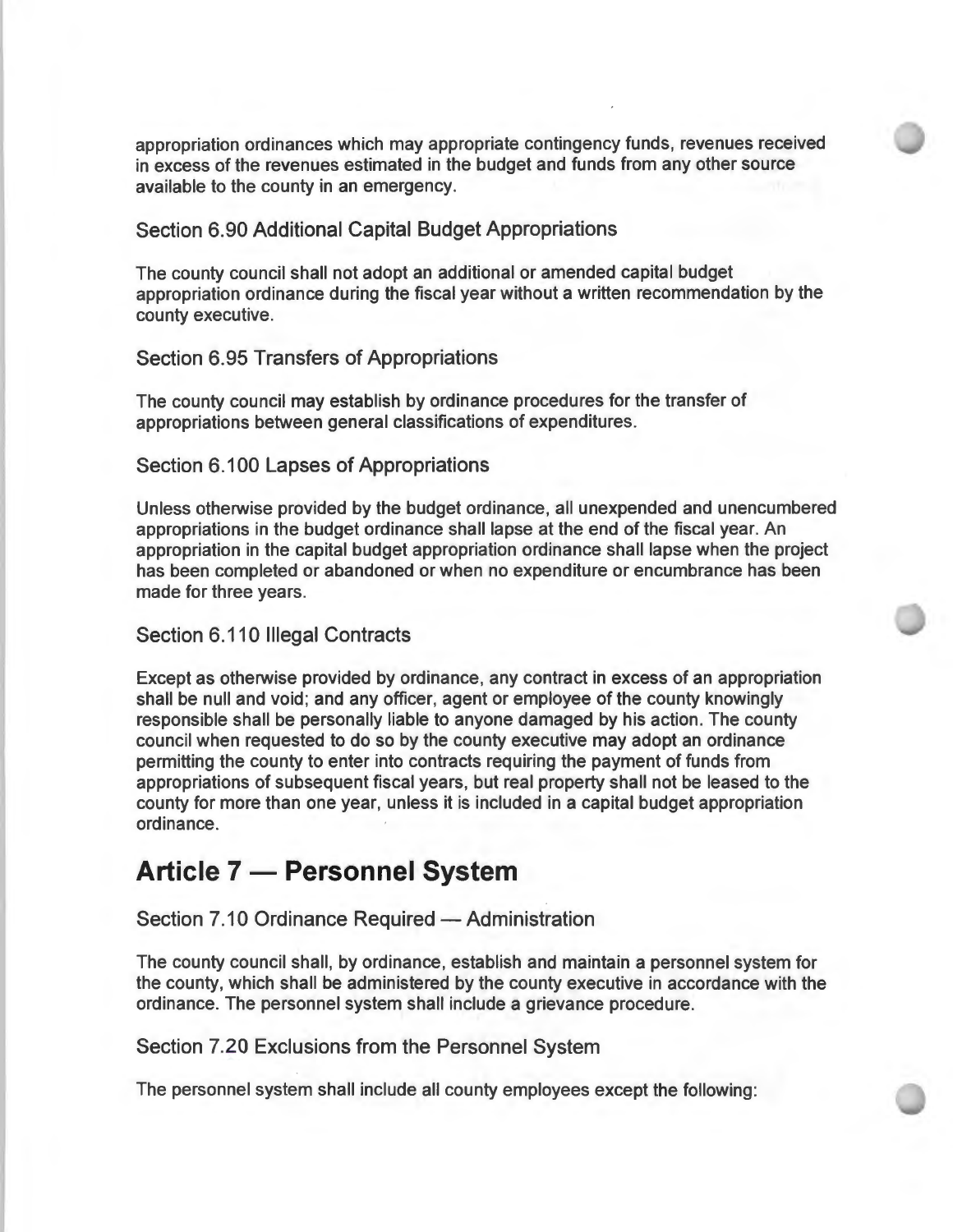- 1. Contract employees;
- 2. Members of all boards and commissions;

3. All elective county officials; four persons in the county executive's office; and not more than two persons in each other elected official's office;

4. Those excluded employees in the prosecuting attorney's office, the district courts, the superior court, and such other excluded employees according to state law;

5. Chief officers of each executive department; and

6. Such other employees as may be designated by ordinance.

# **Article 8 - Charter Review and Amendments**

Section 8.10 Charter Review Commission

This charter shall be reviewed periodically by a charter review commission as provided in this article.

Section 8.20 Election and Period of Office

Five years after the adoption of this charter and every ten years thereafter, the county council shall cause an election of a charter review commission , hereinafter referred to as the commission . The commission shall consist of fifteen persons, an equal number from each council district. There shall be no filing fee nor shall there be a primary. The election shall be held at the November general election and candidates shall run on a nonpartisan basis. The member of the commission who receives the greatest number of votes shall convene the commission . The term of office shall be one year. The commission may meet at such times and in such places as it deems appropriate.

# Section 8.30 Vacancy

Any vacancy on the commission shall be filled by the remaining members of the commission within thirty days; provided, that within fourteen days of the declaration of a vacancy, notice shall be given to the residents of the district in which the vacancy occurs in such manner as the commission in its discretion deems advisable. Selection of the person to fill the vacancy shall be from those residing in the district in which there is a vacancy by a simple majority vote of the commission.

# Section 8.40 Procedures

The commission shall review the charter to determine its adequacy and suitability to the needs of the county and may propose amendments. Members of the commission shall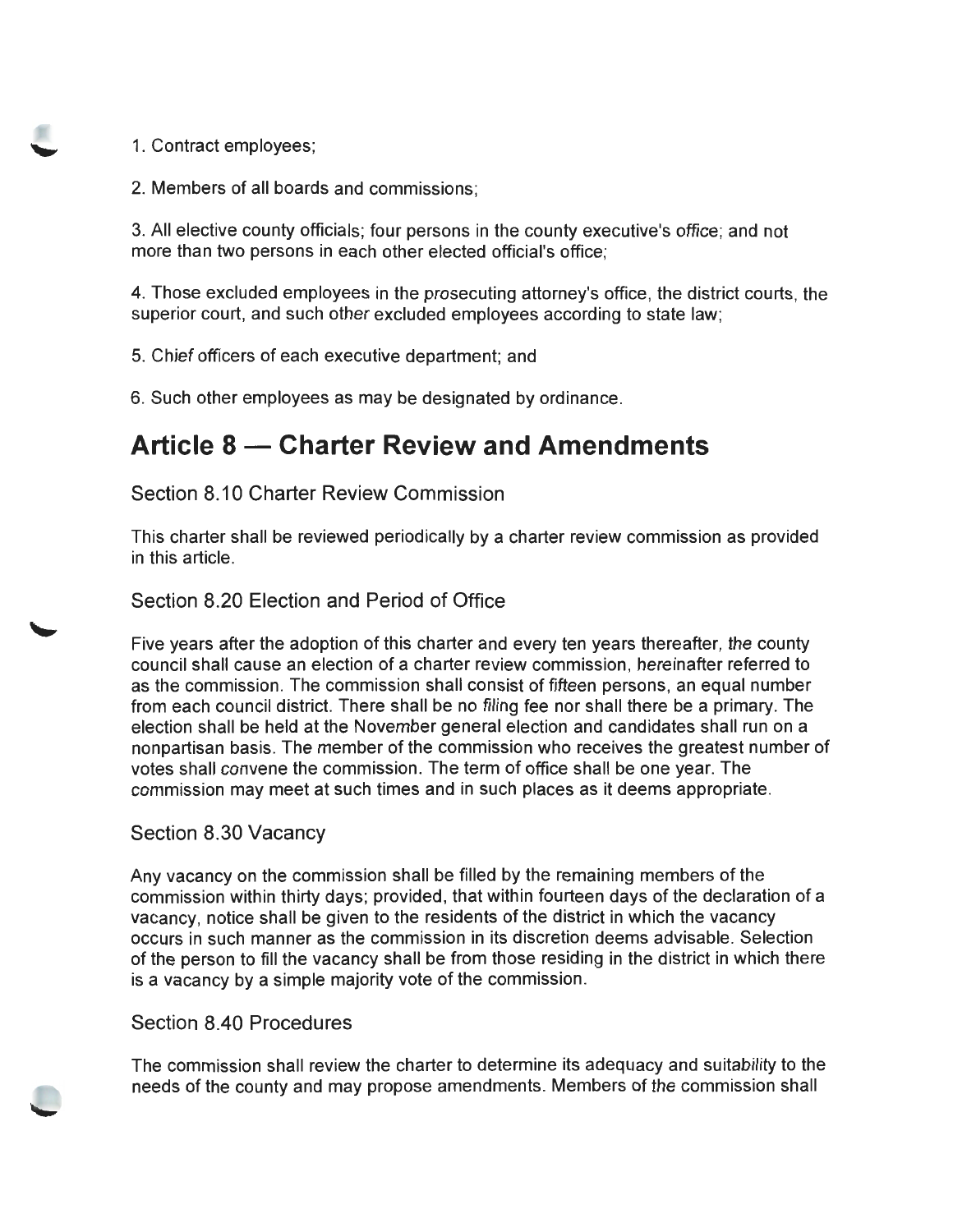serve without salary, but shall be reimbursed for reasonable out-of-pocket expenses. The county council shall provide the commission with reasonable funds, facilities and services appropriate to an elected agency.

# Section 8.50 Charter Amendments - General Provisions

Charter amendments may be proposed by the commission, the county council or by the public. Any proposed charter amendment shall be filed and registered with the officer in charge of holding elections and submitted to the voters at the next November general election occurring at least ninety days after registration of the proposed amendment with such officer. If more than one amendment is submitted on the same ballot, they shall be submitted in such a manner that the people may vote for or against the amendments separately; provided, an amendment which embraces a single or interrelated subject may be submitted as a single proposition even though it is composed of changes to different sections of one or more articles.

If a proposed amendment is approved by a majority of the voters voting on the issues, it shall be effective ten days after the results of the election are certified , unless a later date is specified in the amendment. Any implementing ordinance required by any charter amendment shall be enacted by the council within one hundred and eighty days after the amendment is effective, unless the amendment provides otherwise.

### Section 8.60 Amendments by the Charter Review Commission

The commission may propose amendments to the charter by filing such proposed amendments with the county council who shall submit the amendment to the officer in charge of holding elections.

### Section 8. 70 Amendments by the Public

The public may propose amendments to the charter by registering with the officer in charge of holding elections an initiative petition bearing the signatures of registered voters of the county equal to but not less than twenty percent of the number of votes cast in the county in the last governor's election. Signatures shall be registered not more than one hundred twenty days following filing of the petition with the such officer.

#### Section 8.80 Amendments by the County Council

The county council may propose amendments to the charter by enacting an ordinance to submit a proposed amendment to the voters at the next November general election occurring at least ninety days after enactment. A minimum of four affirmative votes shall be required to enact such an ordinance. An ordinance proposing an amendment to the charter shall not be subject to the veto power of the county executive.

# **Article 9 - General Provisions**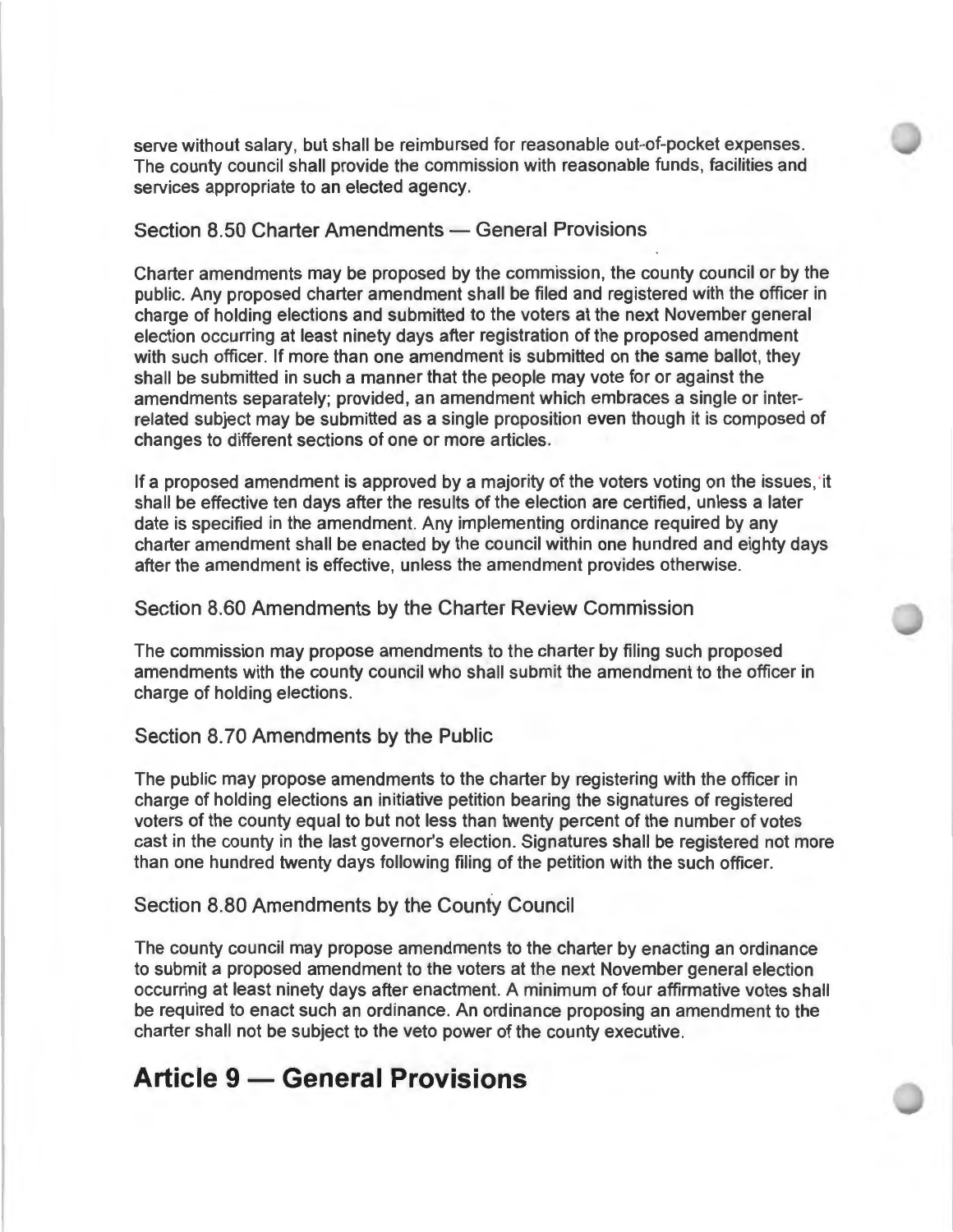# Section 9.05 Nondiscrimination

In the exercise of its powers and in the performance of its duties, the county shall ensure that no person is discriminated against because of race, creed , color, sex, age, handicap, or any other basis not reasonably related to the accomplishment of a legitimate governmental purpose and shall take whatever action necessary to accomplish this purpose as defined in the state and federal constitutions and applicable court interpretations. (Added during General Election, Nov. 5, 1996, Effective date Nov. 30, 1996).

Section 9.10 Purchasing, Contracts, Claims, and Bonds

The county council shall by ordinance establish procedures for purchasing supplies, services, materials and equipment, the awarding of contracts, the processing of claims, and the sale or refunding of bonds. The ordinance shall provide when bids shall be required and how invitations for bids shall be advertised.

All purchases, contracts and bonds subject to bid procedures shall be advertised and, unless all bids are rejected , shall be awarded on the basis of sealed bidding to the lowest responsible bidder.

### Section 9.20 Franchises

All franchises granted by the county council shall be for a fixed term not to exceed twenty-five years and no exclusive franchise shall be granted for the use of any street, road or public place. All franchises shall be subject to the power of eminent domain and the right of the council or the people acting for themselves through the initiative or referendum to repeal, amend or modify the franchise in the interest of the public; and every ordinance granting a franchise shall contain a reservation of these rights. In any proceeding under eminent domain the franchise itself shall have no value.

# Section 9.30 Public Disclosure and Ethics Ordinance

The county council shall by ordinance provide for the disclosure of financial interests by elected officials, a code of ethics for other officers and employees of the county and provide penalties for violations of the ordinance.

# Section 9.40 Oath of Office and Bonds

An oath or affirmation to support the Constitutions of the United States and the state of Washington and the charter and ordinances of Snohomish county and to perform faithfully, impartially, and honestly the duties of office, shall be subscribed and filed with the officer in charge of recording public documents by each elected officer before entering upon the duties of office.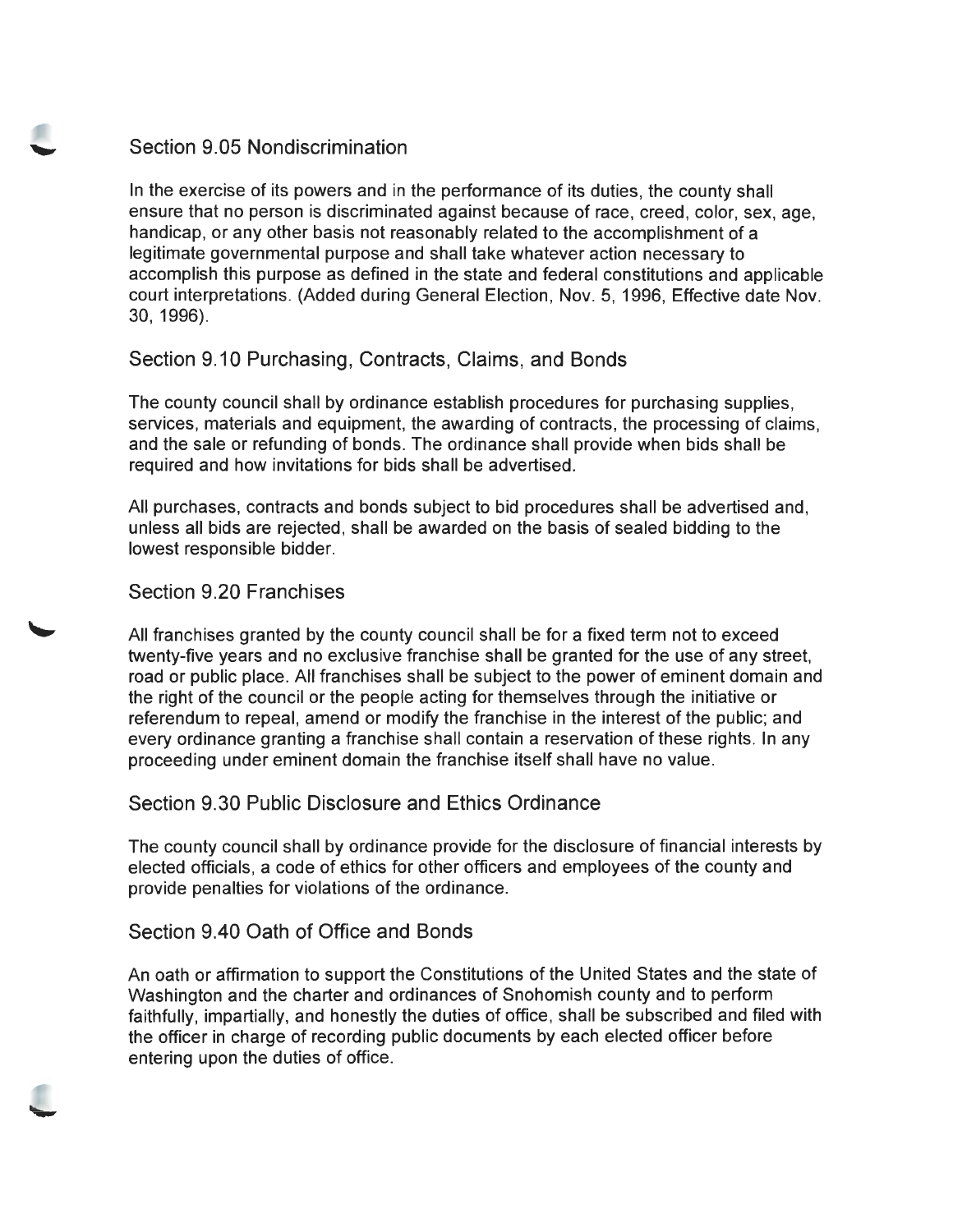A surety bond shall be required for all elected officers and such county employees as may be designated by ordinance. Bonds shall be in the form and amount required by ordinance and the cost borne by the county.

Section 9.50 Rules of Construction

Unless otherwise specified , reference to "days" shall mean calendar days. Unless the context clearly indicates otherwise, references to the masculine gender shall include references to the feminine, the singular shall include the plural, and vice versa.

Section 9.60 Term of Office-Boards and Commissions

The term of office of any board or commission member shall not be longer than four years. Members of boards and commissions shall be limited to three, consecutive full terms.

Section 9.70 Severability

If any section, subsection, clause, word or phrase of this charter is for any reason held to be invalid, unconstitutional or inapplicable to any person by a court of competent jurisdiction, such invalidity, unconstitutionality or inapplicability to any person shall not affect the validity or constitutionality or applicability to all other persons of the remaining portions of this charter.

Article 10 - Transitional Provisions

(Reviser's Note) Article 10, Transitional Provisions, became effective on December 1, 1979 and by its terms was repealed December 31, 1983.

# **Article 11 - Transitional Provisions**

Section 11.10 Purpose

The provisions of this article relate to the transition from the existing form of government to the form of government established by this amended charter, and where inconsistent with the foregoing articles of this charter, the provisions of this article shall constitute exceptions.

Section 11.20 Continuation of Ordinances and Vested Rights

All ordinances, administrative rules and resolutions in force at the time this amended charter takes effect, to the extent they are not inconsistent with the provisions of this amended charter, shall remain in force until amended or repealed. All rights, claims, obligations, proceedings and liabilities either in favor of or against the county, and any